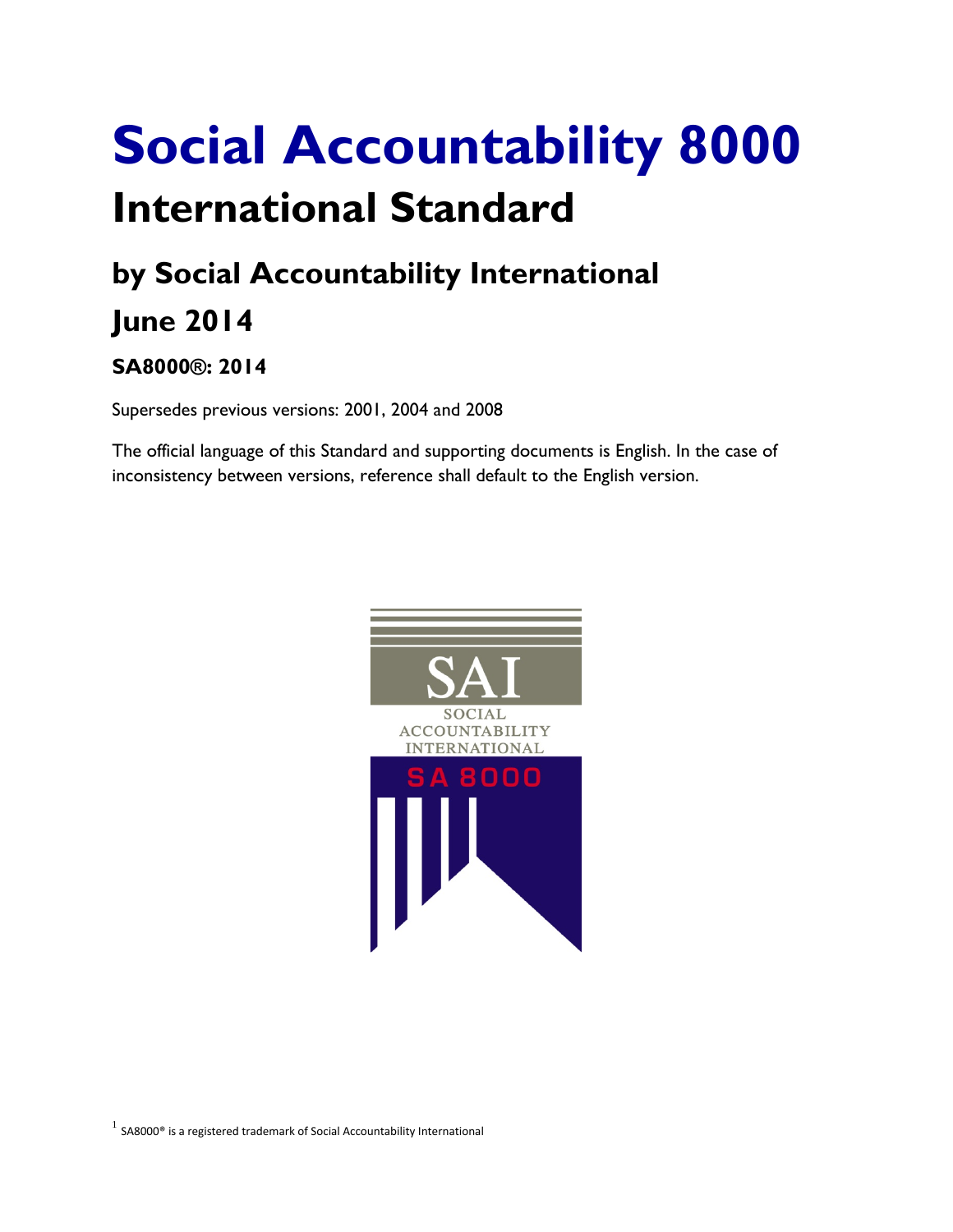### **About the Standard**

This is the fourth issue of SA8000, a voluntary standard for auditable third-party verification, setting out the requirements to be met by organisations, including the establishment or improvement of workers' rights, workplace conditions and an effective management system. However, certification is only available per specific worksite.

The foundational elements of this Standard are based on the UN Declaration of Human Rights, conventions of the ILO, international human rights norms and national labour laws. The normative SA8000 certification audit reference documents are the SA8000: 2014 Standard and the *SA8000 Performance Indicator Annex.* Additionally*,* the *SA8000 Guidance Document* facilitates compliance with the Standard.

The *SA8000 Performance Indicator Annex*, a normative document, sets out the minimum performance expectations of an SA8000 certified organisation. The *Performance Indicator Annex* is found online at the [SAI website.](http://www.sa-intl.org/index.cfm?fuseaction=Page.ViewPage&pageId=937)

The *SA8000 Guidance Document* provides interpretations of SA8000 and how to implement its requirements; provides examples of methods for verifying compliance; and serves as a handbook for auditors and for organisations seeking SA8000 certification. The *Guidance Document* is found online at the [SAI website.](http://www.sa-intl.org/index.cfm?fuseaction=Page.ViewPage&pageId=937)

Although SA8000 is universally applicable, and certification is in principle available in any state or industry, there are exceptions to SA8000 certification. The SAI Advisory Board considers that there are some sectors where meeting all Standard requirements poses special difficulty due to industry norms and technical needs. The list of these current exceptions is found online at th[e SAI website.](http://www.sa-intl.org/index.cfm?fuseaction=Page.ViewPage&pageId=937)

SA8000 is revised periodically as conditions change. Its revisions also incorporate corrections and improvements received from interested parties. It is hoped that the Standard, its *Performance Indicator Annex* and its *Guidance Document* will continue to improve, with the help of a wide variety of participants. SAI welcomes your suggestions as well. To comment on SA8000, the *SA8000 Performance Indicator Annex* or the *SA8000 Guidance Document*, please send written remarks to SAI at the physical or email address indicated below.

#### SAI Social Accountability International **© SAI 2014**

THE SA8000 STANDARD MAY BE REPRODUCED ONLY IF PRIOR WRITTEN PERMISSION FROM SAI IS OBTAINED.

SAI 15 West 44<sup>th</sup> Street  $6<sup>th</sup>$  Floor New York, NY 10036 USA +1-212-684-1414 +1-212-684-1515 (facsimile) e-mail: [info@sa-intl.org](mailto:info@sa-intl.org)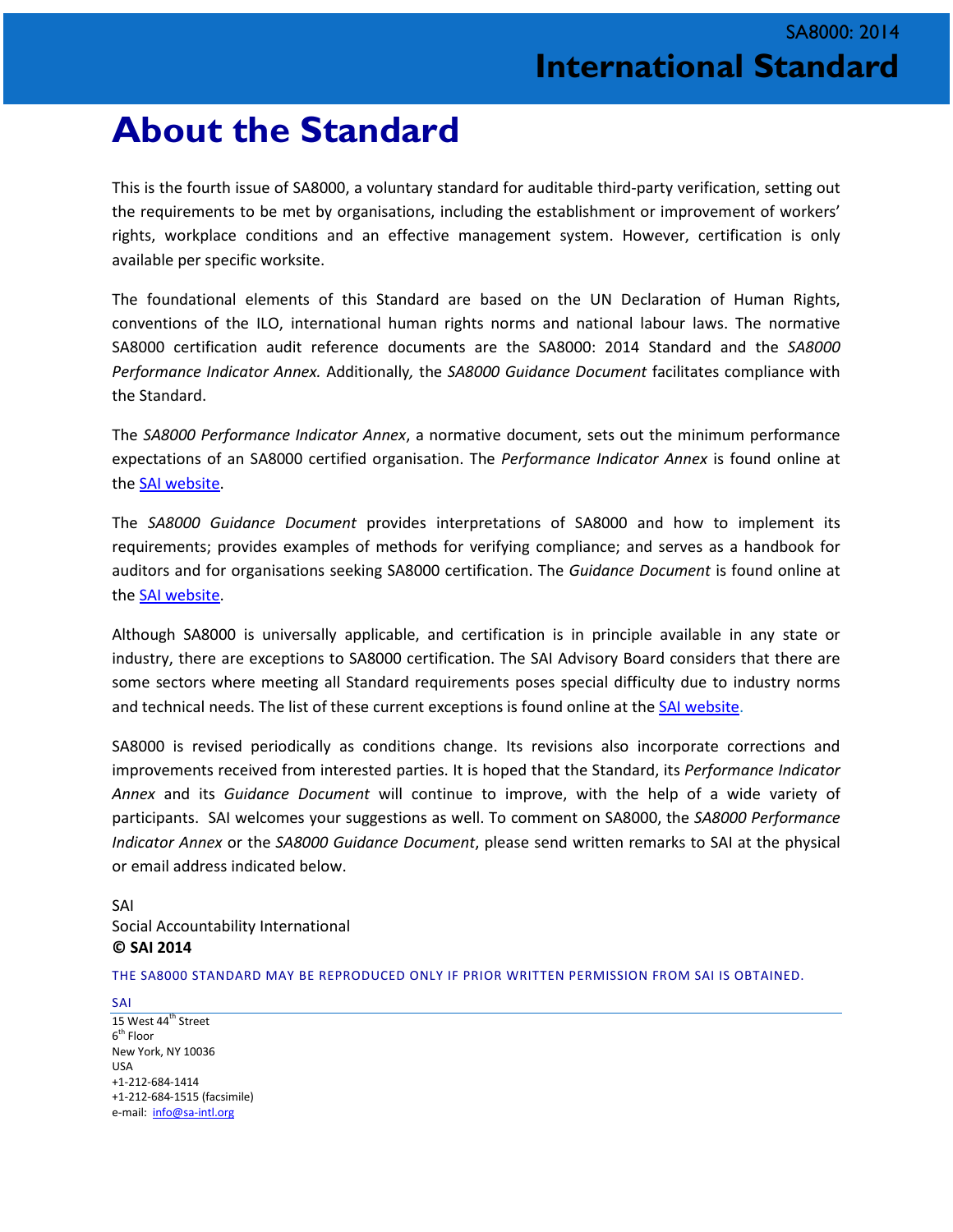### SA8000: 2014 **International Standard**

### **Contents**

- I. INTRODUCTION
	- 1. Intent and Scope
	- 2. Management System
- II. NORMATIVE ELEMENTS AND THEIR INTERPRETATION
- III. DEFINITIONS
	- 1. Shall
	- 2. May
	- 3. Child
	- 4. Child labour
	- 5. Collective bargaining agreement
	- 6. Corrective action
	- 7. Preventive action
	- 8. Forced or compulsory labour
	- 9. Home worker
	- 10. Human trafficking
	- 11. Interested parties
	- 12. Living wage
	- 13. Non-conformance
	- 14. Organisation
	- 15. Personnel
	- 16. Worker
	- 17. Private employment agency
	- 18. Remediation of child labourers
	- 19. Risk assessment
	- 20. SA8000 worker representative(s)
	- 21. Social performance
	- 22. Stakeholder engagement
	- 23. Supplier/subcontractor
	- 24. Sub-supplier
	- 25. Worker organisation
	- 26. Young worker
- IV. SOCIAL ACCOUNTABILITY REQUIREMENTS
	- 1. Child Labour
	- 2. Forced or Compulsory Labour
	- 3. Health and Safety
	- 4. Freedom of Association & Right to Collective Bargaining
	- 5. Discrimination
	- 6. Disciplinary Practices
	- 7. Working Hours
	- 8. Remuneration
	- 9. Management System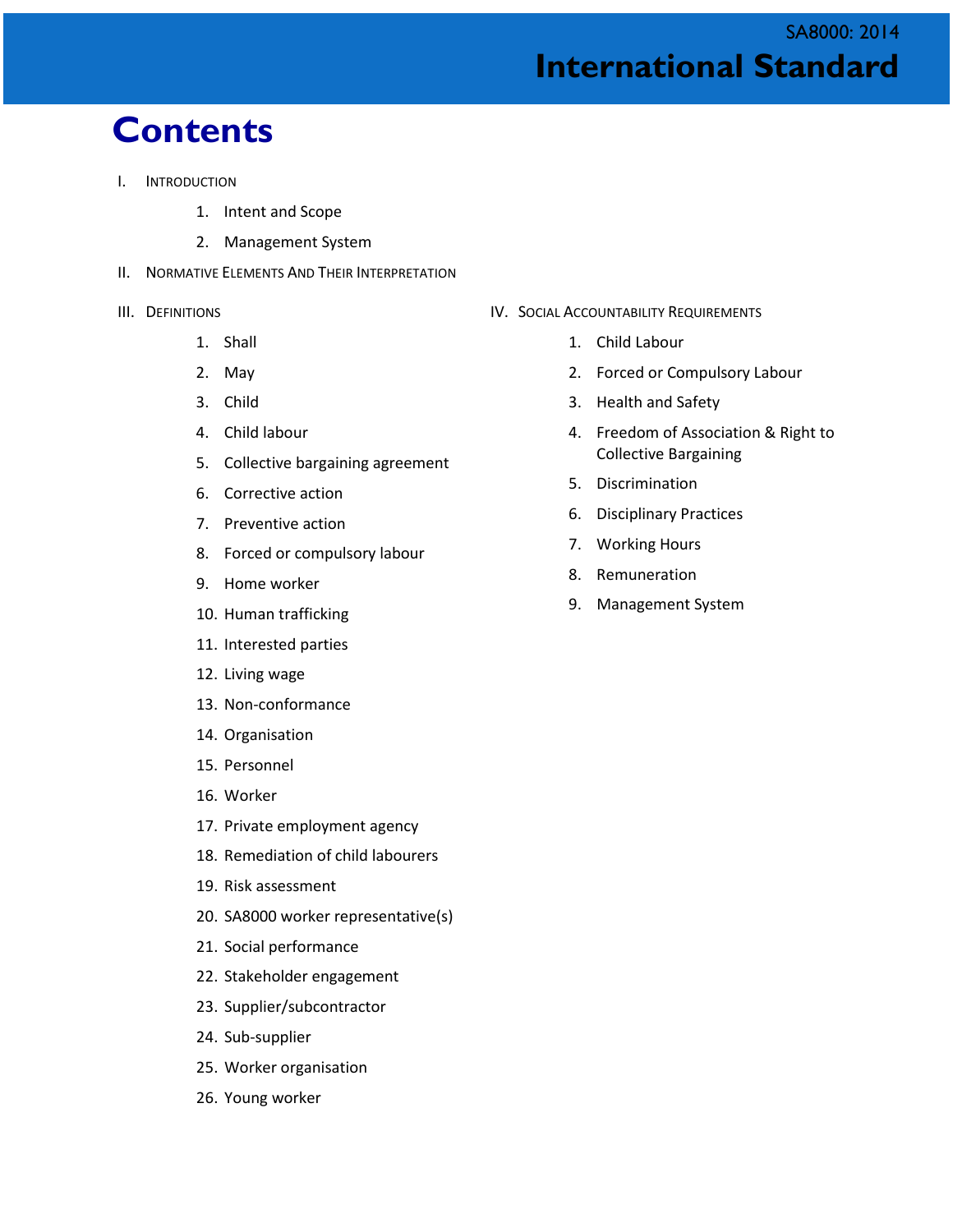## **I. Introduction**

#### 1. INTENT AND SCOPE

**Intent:** The intent of SA8000 is to provide an auditable, voluntary standard, based on the UN Declaration of Human Rights, ILO and other international human rights and labour norms and national labour laws, to empower and protect all personnel within an organisation's control and influence who provide products or services for that organisation, including personnel employed by the organisation itself and by its suppliers, sub-contractors, sub-suppliers and home workers. It is intended that an organisation shall comply with this Standard through an appropriate and effective Management System.

**Scope:** It is universally applicable to every type of organisation, regardless of e.g., its size, geographic location or industry sector.

#### 2. MANAGEMENT SYSTEM

Throughout your review of the next eight elements of SA8000, the requirements of this element - Management System - are central to their correct implementation, monitoring and enforcement. The Management System is the operational map that allows the organisation to achieve full and sustained compliance with SA8000 while continually improving, which is also known as Social Performance.

When implementing the Management System element, it is a required priority that joint worker and management involvement be established, incorporated and maintained throughout the compliance process with all the Standard's elements. This is particularly critical to identify and correct nonconformances and to assure continuing conformance.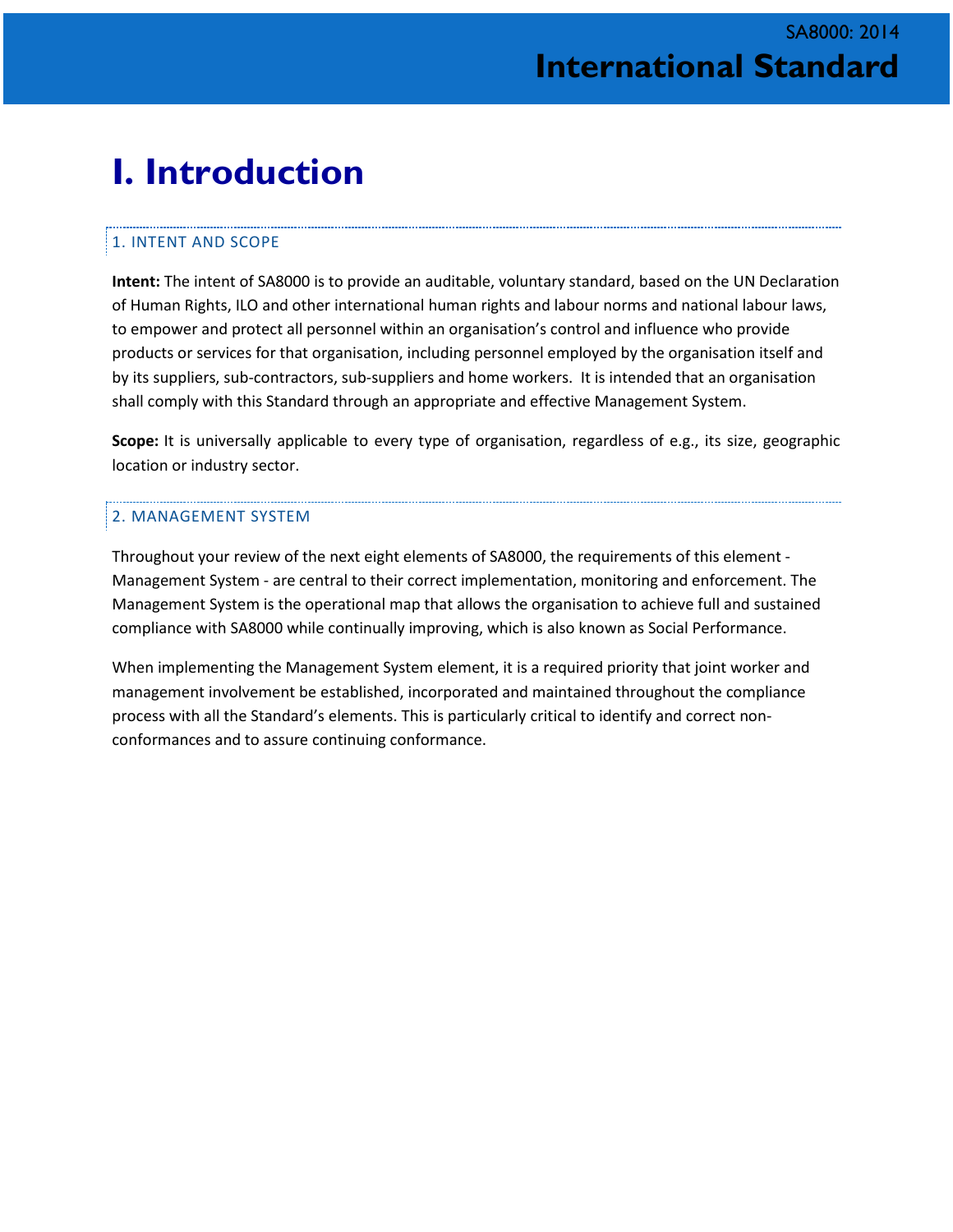# **II. Normative Elements and Their Interpretation**

The organisation *shall* comply with local, national and all other applicable laws, prevailing industry standards, other requirements to which the organisation subscribes and this Standard. When such laws, standards or other requirements to which the organisation subscribes and this Standard address the same issue, the provision most favourable to workers *shall* apply.

The organisation *shall* also respect the principles of the following international instruments:

| ILO Convention 1 (Hours of Work - Industry) and<br>Recommendation 116 (Reduction of Hours of | ILO Convention 181 (Private Employment<br>Agencies)                                              |
|----------------------------------------------------------------------------------------------|--------------------------------------------------------------------------------------------------|
| Work)                                                                                        | ILO Convention 182 (Worst Forms of Child Labour)                                                 |
| ILO Conventions 29 (Forced Labour) and 105<br>(Abolition of Forced Labour)                   | ILO Convention 183 (Maternity Protection)                                                        |
| ILO Convention 87 (Freedom of Association)                                                   | ILO Code of Practice on HIV/AIDS and the World of<br>Work                                        |
| ILO Convention 98 (Right to Organise and<br><b>Collective Bargaining)</b>                    | Universal Declaration of Human Rights                                                            |
| ILO Conventions 100 (Equal Remuneration) and<br>111 (Discrimination - Employment and         | The International Covenant on Economic, Social<br>and Cultural Rights                            |
| Occupation)                                                                                  | The International Covenant on Civil and Political<br>Rights                                      |
| ILO Convention 102 (Social Security - Minimum                                                |                                                                                                  |
| Standards)                                                                                   | The United Nations Convention on the Rights of<br>the Child                                      |
| ILO Convention 131 (Minimum Wage Fixing)                                                     |                                                                                                  |
| ILO Convention 135 (Workers' Representatives)                                                | The United Nations Convention on the Elimination<br>of All Forms of Discrimination Against Women |
| ILO Convention 138 and Recommendation 146<br>(Minimum Age)                                   | The United Nations Convention on the Elimination<br>of All Forms of Racial Discrimination        |
| ILO Convention 155 and Recommendation 164<br>(Occupational Safety and Health)                | UN Guiding Principles on Business and Human<br>Rights                                            |
| ILO Convention 159 (Vocational Rehabilitation and                                            |                                                                                                  |

Employment - Disabled Persons)

ILO Convention 177 (Home Work)

Peoples)

ILO Convention 169 (Indigenous and Tribal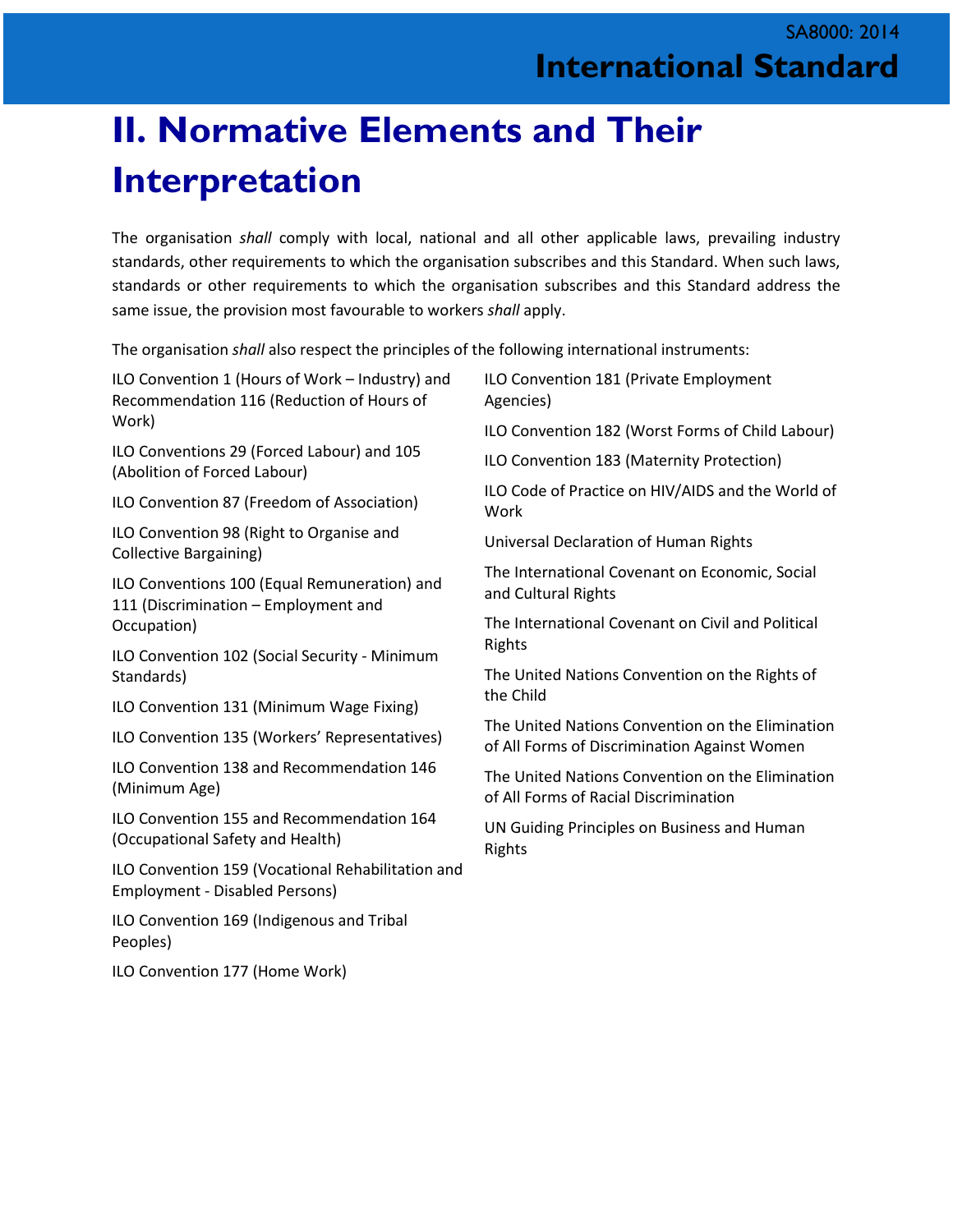### **III. Definitions (organized either alphabetically or by logical flow)**

- **1. Shall**: In this Standard the term "*shall*" indicates a requirement. Note: Italics have been added for emphasis.
- **2. May**: In this Standard the term "*may*" indicates a permission. Note: Italics have been added for emphasis.
- **3. Child:** Any person under 15 years of age, unless the minimum age for work or mandatory schooling is higher by local law, in which case the stipulated higher age applies in that locality.
- **4. Child labour:** Any work performed by a child younger than the age(s) specified in the above definition of a child, except as provided for by ILO Recommendation 146.
- **5. Collective bargaining agreement:** A contract specifying the terms and conditions for work, negotiated between an organisation (e.g. employer) or group of employers and one or more worker organisation(s).
- **6. Corrective action:** Action to eliminate the cause(s) and root cause(s) of a *detected* non-conformance. Note: Corrective action is taken to *prevent recurrence*.
- **7. Preventive action:** Action to eliminate the cause(s) and root cause(s) of a *potential* non-conformance. Note: Preventive action is taken to *prevent occurrence*.
- **8. Forced or compulsory labour:** All work or service that a person has not offered to do voluntarily and is made to do under the threat of punishment or retaliation or that is demanded as a means of repayment of debt.
- **9. Home worker**: A person who is contracted by the organisation or by its supplier, sub-supplier or subcontractor, but does not work on their premises.
- **10. Human trafficking:** The recruitment, transfer, harbouring or receipt of persons, by means of the use of threat, force, deception or other forms of coercion, for the purpose of exploitation.
- **11. Interested parties:** An individual or group concerned with or affected by the social performance and/or activities of the organisation.
- **12. Living Wage:** The remuneration received for a standard work week by a worker in a particular place sufficient to afford a decent standard of living for the worker and her or his family. Elements of a decent standard of living include food, water, housing, education, health care, transport, clothing, and other essential needs including provision for unexpected events.
- **13. Non-conformance:** Non-compliance with a requirement.
- **14. Organisation:** The entirety of any business or non-business entity responsible for implementing the requirements of this Standard, including all personnel employed by the organisation. Note: For example, organisations include: companies, corporations, farms, plantations, cooperatives, NGOs and government institutions.
- **15. Personnel:** All individuals employed or contracted by an organisation, including but not limited to directors, executives, managers, supervisors, workers and contract workers such as security guards, canteen workers, dormitory workers and cleaning workers.
- **16. Worker:** All non-management personnel.
- **17. Private employment agency:** Any entity, independent of the public authorities, which provides one or more of the following labour market services: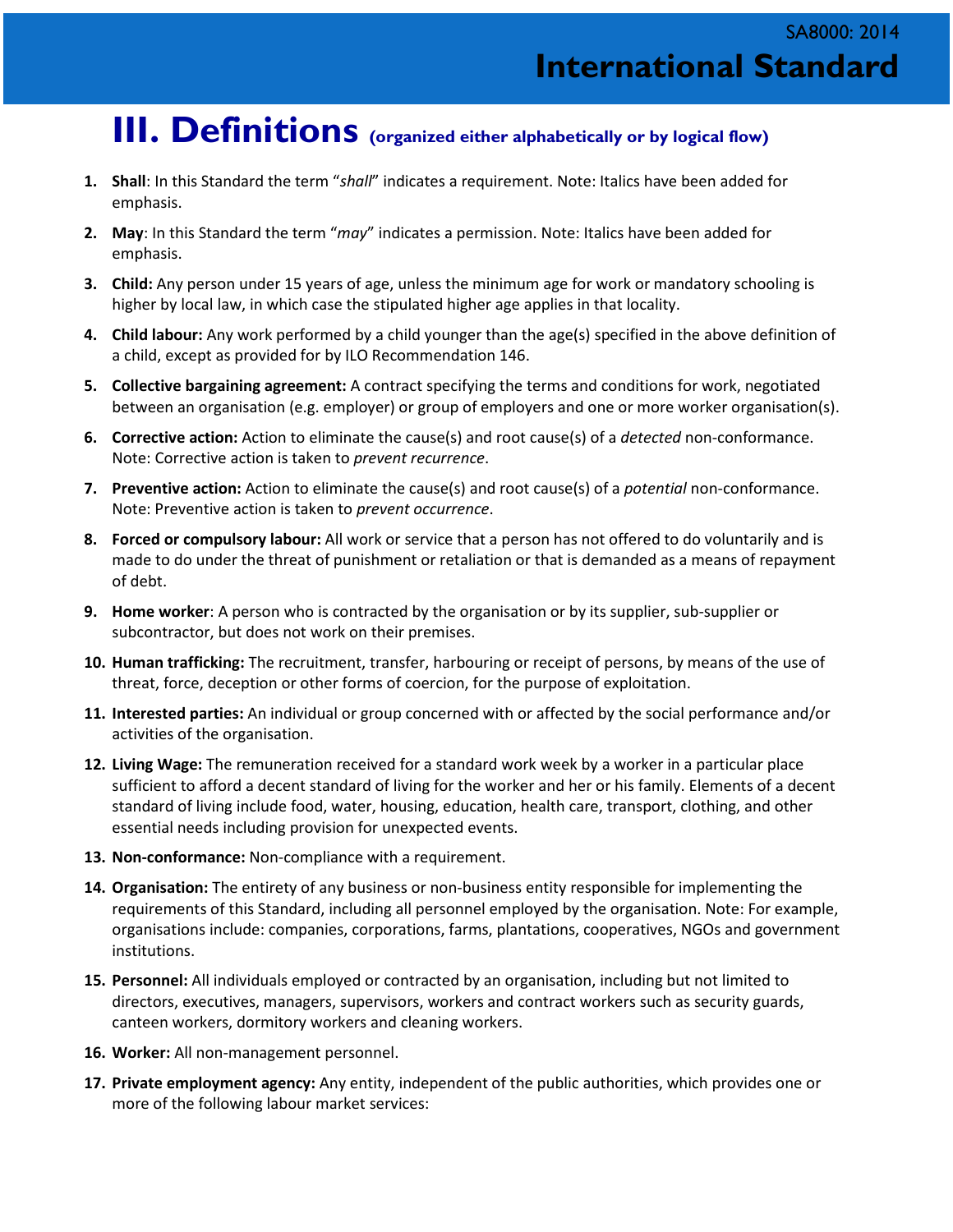- Matching offers of and applications for employment, without the agency becoming a party to the employment relationship(s) which may occur;
- Employing workers with a view to making them available to a third party entity, which assigns their tasks and supervises the execution of these tasks.
- **18. Remediation of child labourers:** All support and actions necessary to ensure the safety, health, education and development of children who have been subjected to child labour, as defined above, and whose work has been terminated.
- **19. Risk assessment**: A process to identify the health, safety and labour policies and practices of an organisation and to prioritise associated risks.
- **20. SA8000 worker representative(s):** One or more worker representative(s) freely elected by workers to facilitate communication with the management representative(s) and senior management on matters related to SA8000. In unionised facilities the worker representative(s) *shall* be from the recognised trade union(s), if they choose to serve. In cases where the union(s) does not appoint a representative or the organisation is not unionised, workers *may* freely elect the worker representative(s) for that purpose.
- **21. Social performance:** An organisation's achievement of full and sustained compliance with SA8000 while continually improving.
- **22. Stakeholder engagement:** The participation of interested parties, including but not limited to the organisation, trade unions, workers, worker organisations, suppliers, contractors, buyers, consumers, investors, NGOs, media and local and national government officials.
- **23. Supplier/subcontractor:** Any entity or individual(s) in the supply chain that directly provides the organisation with goods or services integral to, utilised in or for the production of the organisation's goods or services.
- **24. Sub-supplier:** Any entity or individual(s) in the supply chain that provides the supplier with goods and/or services integral to, utilised in or for the production of the supplier's or the organisation's goods or services.
- **25. Worker organisation:** An autonomous voluntary association of workers organised for the purpose of furthering and defending the rights and interests of workers.
- **26. Young worker:** Any worker under the age of 18 but over the age of a child, as defined above.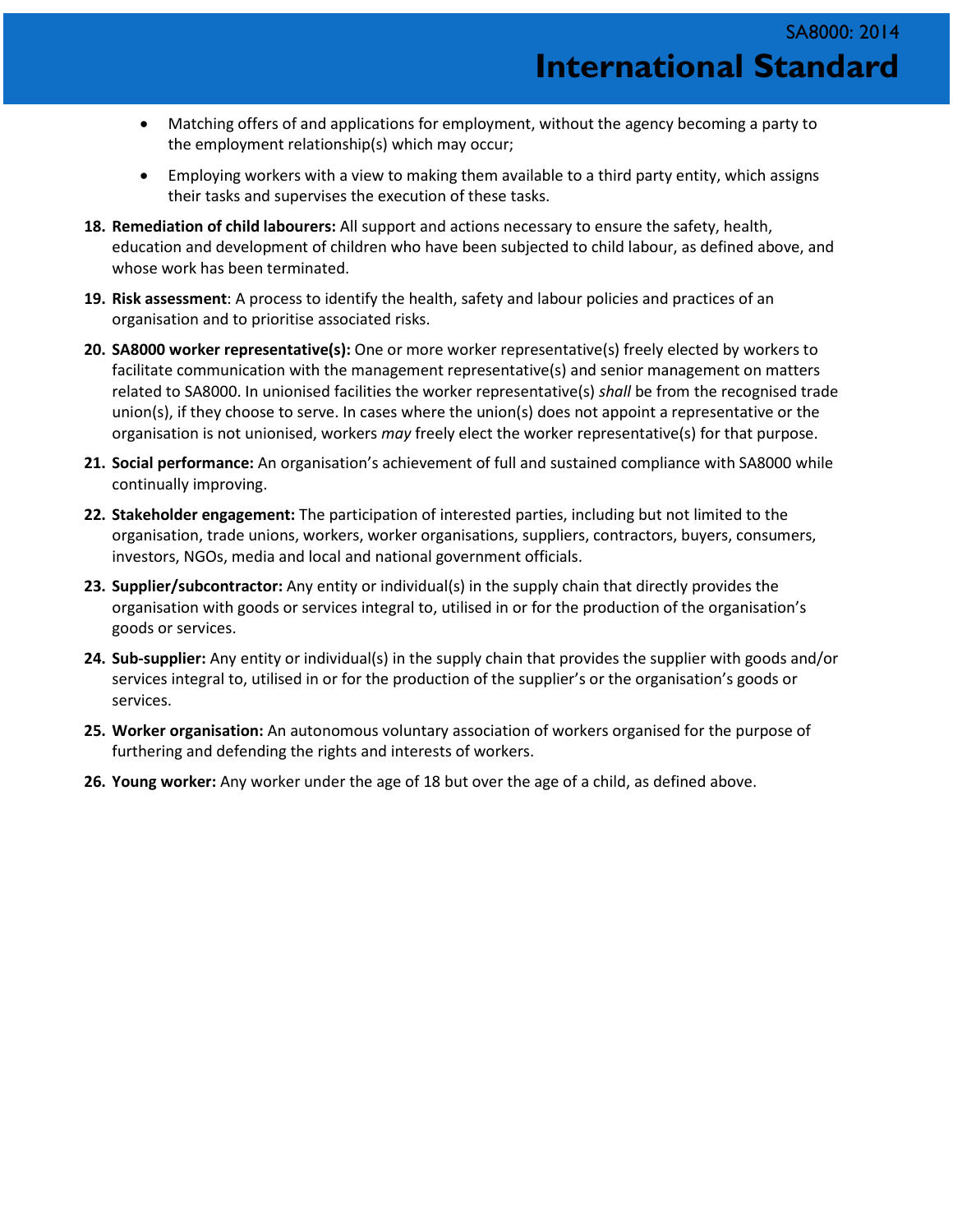### **IV. Social Accountability Requirements**

#### 1. CHILD LABOUR

Criteria:

- **1.1** The organisation *shall* not engage in or support the use of child labour as defined above.
- **1.2** The organisation *shall* establish, document, maintain and effectively communicate to personnel and other interested parties, written policies and procedures for remediation of child labourers, and *shall* provide adequate financial and other support to enable such children to attend and remain in school until no longer a child as defined above.
- **1.3** The organisation *may* employ young workers, but where such young workers are subject to compulsory education laws, they *shall* work only outside of school hours. Under no circumstances *shall* any young worker's school, work and transportation time exceed a combined total of 10 hours per day, and in no case *shall* young workers work more than 8 hours a day. Young workers may not work during night hours.
- **1.4** The organisation *shall* not expose children or young workers to any situations in or outside of the workplace – that are hazardous or unsafe to their physical and mental health and development.

#### 2. FORCED OR COMPULSORY LABOUR

Criteria:

- **2.1** The organisation *shall* not engage in or support the use of forced or compulsory labour, including prison labour, as defined in Convention 29, *shall* not retain original identification papers and *shall* not require personnel to pay 'deposits' to the organisation upon commencing employment.
- **2.2** Neither the organisation nor any entity supplying labour to the organisation *shall* withhold any part of any personnel's salary, benefits, property or documents in order to force such personnel to continue working for the organisation.
- **2.3** The organisation *shall* ensure that no employment fees or costs are borne in whole or in part by workers.
- **2.4** Personnel *shall* have the right to leave the workplace premises after completing the standard workday and be free to terminate their employment provided that they give reasonable notice to their organisation.
- **2.5** Neither the organisation nor any entity supplying labour to the organisation *shall* engage in or support human trafficking.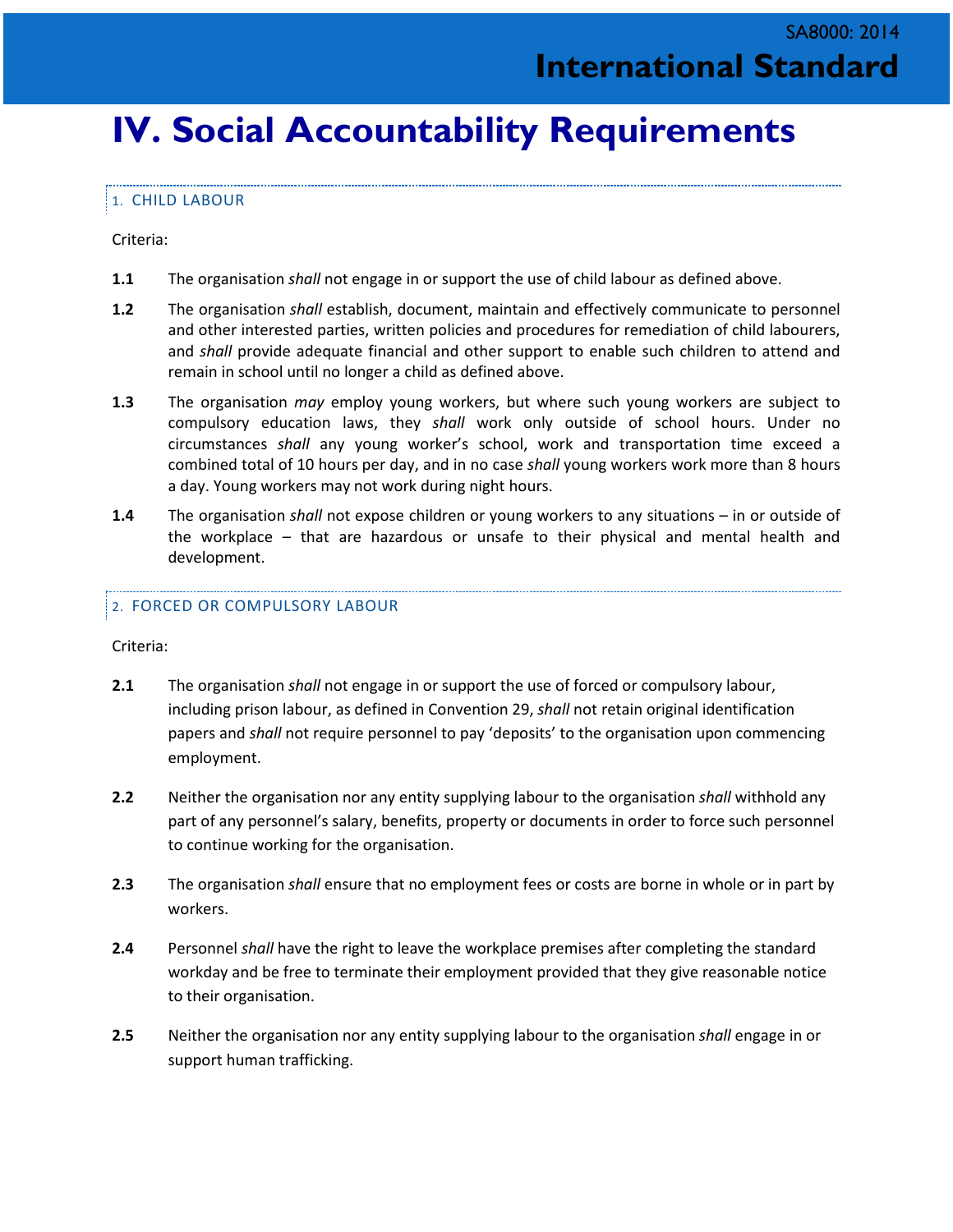#### 3. HEALTH AND SAFETY

Criteria:

- **3.1** The organisation *shall* provide a safe and healthy workplace environment and *shall* take effective steps to prevent potential health and safety incidents and occupational injury or illness arising out of, associated with or occurring in the course of work. It *shall* minimise or eliminate, so far as is reasonably practicable, the causes of all hazards in the workplace environment, based upon the prevailing safety and health knowledge of the industry sector and of any specific hazards.
- **3.2** The organisation *shall* assess all the workplace risks to new, expectant and nursing mothers including those arising out of their work activity, to ensure that all reasonable steps are taken to remove or reduce any risks to their health and safety.
- **3.3** Where hazards remain after effective minimisation or elimination of the causes of all hazards in the workplace environment, the organisation *shall* provide personnel with appropriate personal protective equipment as needed at its own expense. In the event of a work-related injury the organisation *shall* provide first aid and assist the worker in obtaining follow-up medical treatment.
- **3.4** The organisation *shall* appoint a senior management representative to be responsible for ensuring a safe and healthy workplace environment for all personnel and for implementing this Standard's Health and Safety requirements.
- **3.5** A Health and Safety Committee, comprised of a well-balanced group of management representatives and workers, *shall* be established and maintained. Unless otherwise specified by law, at least one worker member(s) on the Committee *shall* be by recognised trade union(s) representative(s), *if they choose to serve*. In cases where the union(s) does not appoint a representative or the organisation is not unionised, workers *shall* appoint a representative(s) as they deem appropriate. Its decisions *shall* be effectively communicated to all personnel. The Committee *shall* be trained and retrained periodically in order to be competently committed to continually improving the health and safety conditions in the workplace. It *shall* conduct formal, periodic occupational health and safety risk assessments to identify and then address current and potential health and safety hazards. Records of these assessments and corrective and preventive actions taken *shall* be kept.
- **3.6** The organisation *shall* provide to personnel, on a regular basis, effective health and safety training, including on-site training and, where needed, job-specific training. Such training *shall* also be repeated for new and reassigned personnel, where incidents have occurred, and when changes in technology and/or the introduction of new machinery present new risks to the health and safety of personnel.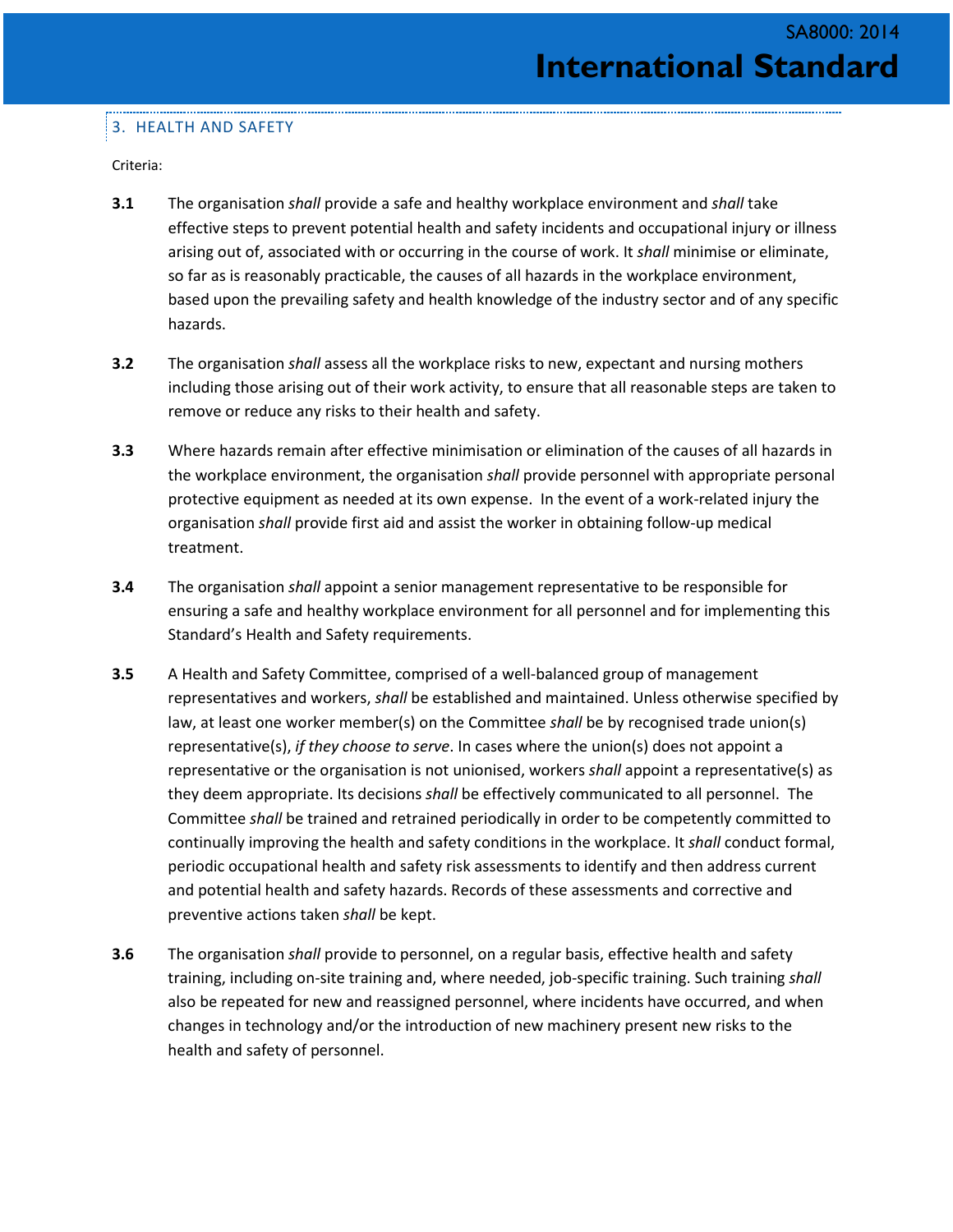- **3.7** The organisation *shall* establish documented procedures to detect, prevent, minimise, eliminate or otherwise respond to potential risks to the health and safety of personnel. The organisation *shall* maintain written records of all health and safety incidents that occur in the workplace and in all residences and property provided by the organisation, whether it owns, leases or contracts the residences or property from a service provider.
- **3.8** The organisation *shall* provide, for use by all personnel, free access to: clean toilet facilities, potable water, suitable spaces for meal breaks, and, where applicable, sanitary facilities for food storage.
- **3.9** The organisation *shall* ensure that any dormitory facilities provided for personnel are clean, safe and meet their basic needs, whether it owns, leases or contracts the dormitories from a service provider.
- **3.10** All personnel *shall* have the right to remove themselves from imminent serious danger without seeking permission from the organisation.

#### 4. FREEDOM OF ASSOCIATION & RIGHT TO COLLECTIVE BARGAINING

Criteria:

- **4.1** All personnel *shall* have the right to form, join and organise trade union(s) of their choice and to bargain collectively on their behalf with the organisation. The organisation *shall* respect this right and *shall* effectively inform personnel that they are free to join a worker organisation of their choosing without any negative consequences or retaliation from the organisation. The organisation *shall* not interfere in any way with the establishment, functioning or administration of workers' organisation(s) or collective bargaining.
- **4.2** In situations where the right to freedom of association and collective bargaining are restricted under law, the organisation *shall* allow workers to freely elect their own representatives.
- **4.3** The organisation *shall* ensure that union members, representatives of workers and any personnel engaged in organising workers are not subjected to discrimination, harassment, intimidation or retaliation for being union members, representative(s) of workers or engaged in organising workers, and that such representatives have access to their members in the workplace.

#### 5. DISCRIMINATION

Criteria:

**5.1** The organisation *shall* not engage in or support discrimination in hiring, remuneration, access to training, promotion, termination or retirement based on race, national or territorial or social origin, caste, birth, religion, disability, gender, sexual orientation, family responsibilities, marital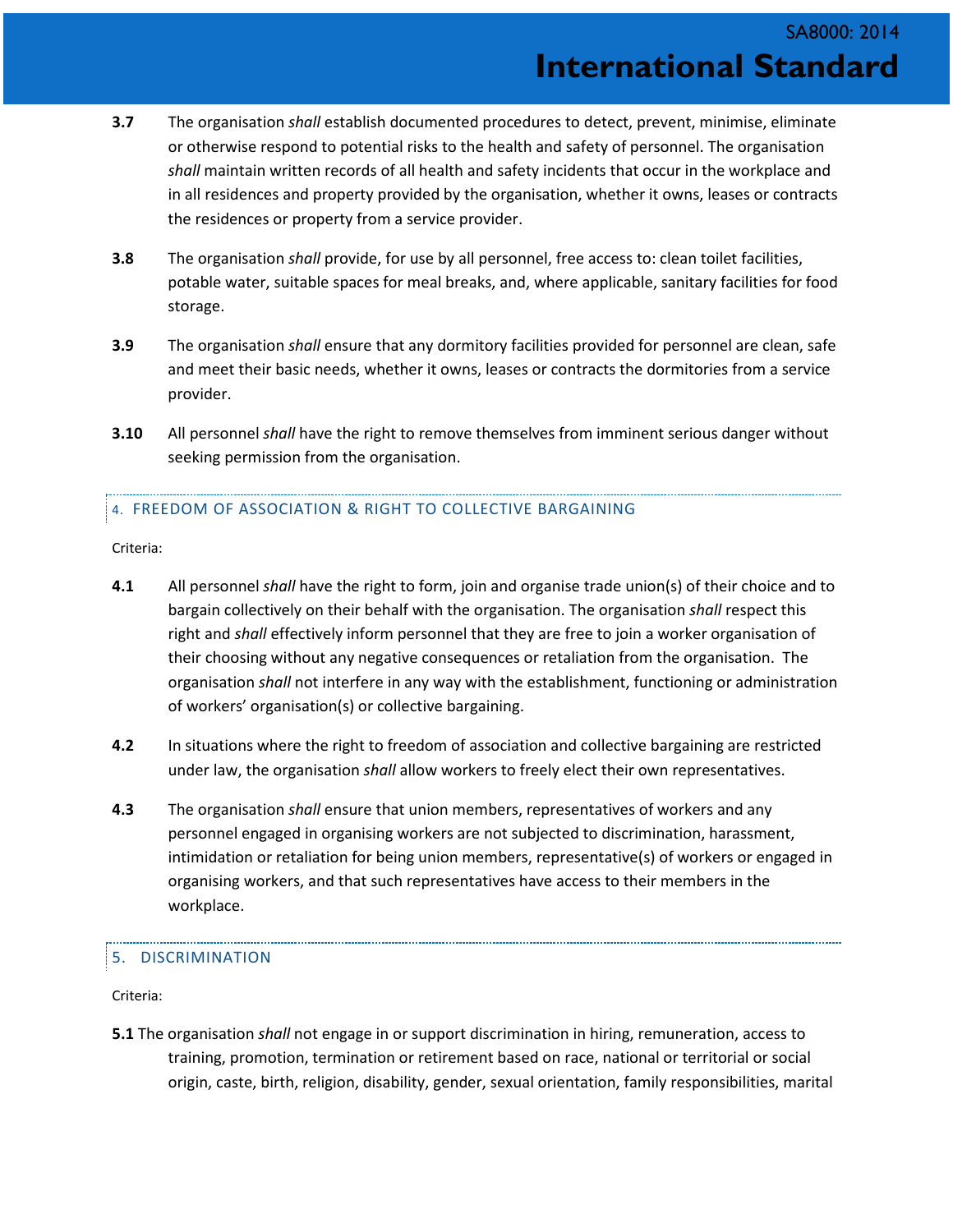status, union membership, political opinions, age or any other condition that could give rise to discrimination.

- **5.2** The organisation *shall* not interfere with the exercise of personnel's rights to observe tenets or practices or to meet needs relating to race, national or social origin, religion, disability, gender, sexual orientation, family responsibilities, union membership, political opinions or any other condition that could give rise to discrimination.
- **5.3** The organisation *shall* not allow any behaviour that is threatening, abusive, exploitative or sexually coercive, including gestures, language and physical contact, in the workplace and in all residences and property provided by the organisation, whether it owns, leases or contracts the residences or property from a service provider.
- **5.4** The organisation *shall* not subject personnel to pregnancy or virginity tests under any circumstances.

#### 6. DISCIPLINARY PRACTICES

Criterion:

**6.1** The organisation *shall* treat all personnel with dignity and respect. The organisation *shall* not engage in or tolerate the use of corporal punishment, mental or physical coercion or verbal abuse of personnel. No harsh or inhumane treatment is allowed.

#### 7. WORKING HOURS

Criteria:

- **7.1** The organisation *shall* comply with applicable laws, collective bargaining agreements (where applicable) and industry standards on working hours, breaks and public holidays. The normal work week, not including overtime, *shall* be defined by law but *shall* not exceed 48 hours.
- **7.2** Personnel *shall* be provided with at least one day off following every six consecutive days of working. Exceptions to this rule apply only where both of the following conditions exist:
	- a) National law allows work time exceeding this limit; and
	- b) A freely negotiated collective bargaining agreement is in force that allows work time averaging, including adequate rest periods.
- **7.3** All overtime work *shall* be voluntary, except as provided in 7.4 below, *shall* not exceed 12 hours per week and *shall* not be requested on a regular basis.
- **7.4** In cases where overtime work is needed in order to meet short-term business demand and the organisation is party to a freely negotiated collective bargaining agreement representing a significant portion of its workforce, the organisation *may* require such overtime work in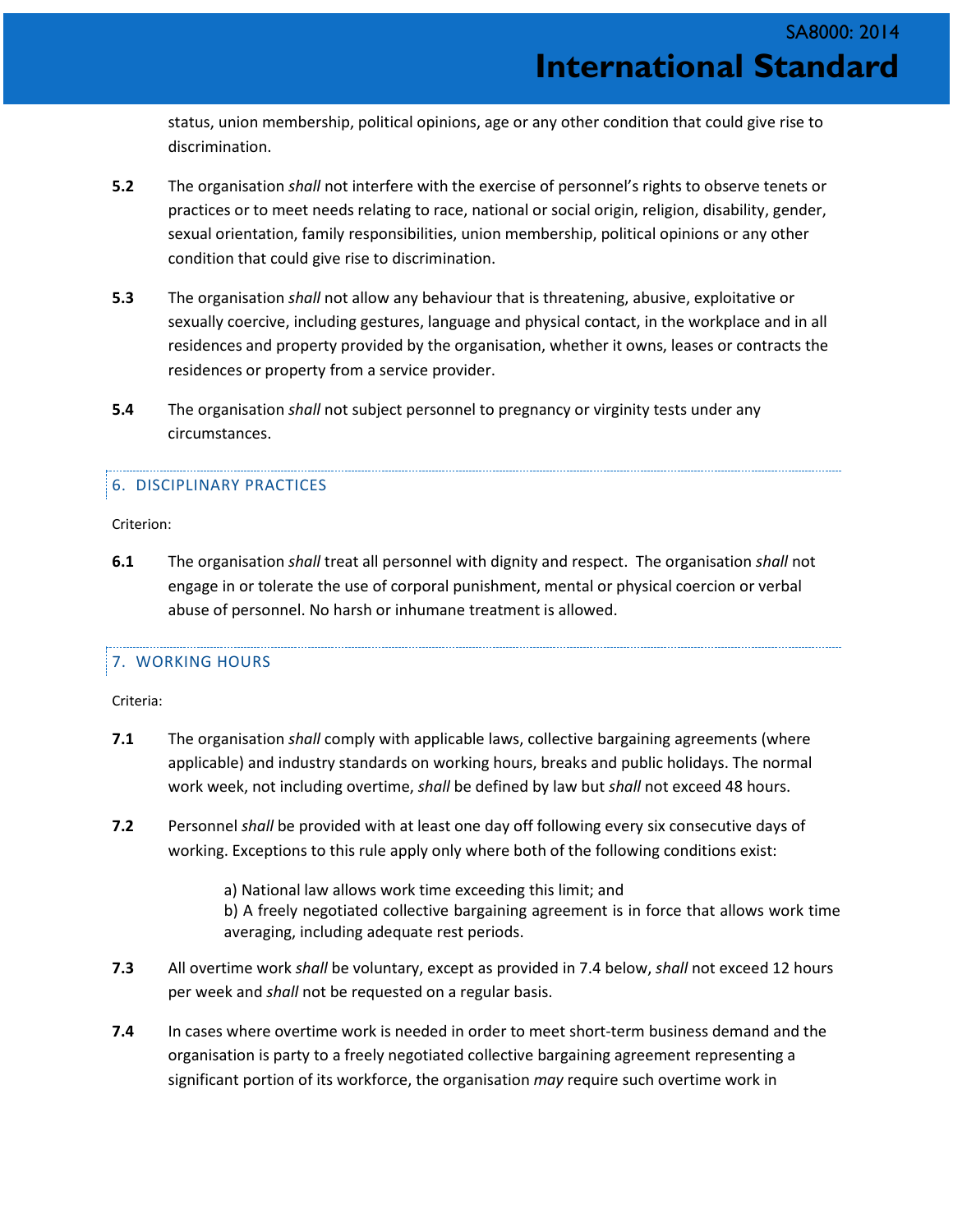accordance with such agreement. Any such agreement must comply with the other requirements of this Working Hours element.

#### 8. REMUNERATION

Criteria:

- **8.1** The organisation *shall* respect the right of personnel to a living wage and ensure that wages for a normal work week, not including overtime, *shall* always meet at least legal or industry minimum standards, or collective bargaining agreements (where applicable). Wages *shall* be sufficient to meet the basic needs of personnel and to provide some discretionary income.
- **8.2** The organisation *shall* not make deductions from wages for disciplinary purposes. Exception to this rule applies only when both of the following conditions exist:

a) Deductions from wages for disciplinary purposes are permitted by national law; and b) A freely negotiated collective bargaining agreement is in force that permits this practice.

- **8.3** The organisation *shall* ensure that personnel's wages and benefits composition are detailed clearly and regularly to them in writing for each pay period. The organisation *shall* lawfully render all wages and benefits due in a manner convenient to workers, but in no circumstances in delayed or restricted forms, such as vouchers, coupons or promissory notes.
- **8.4** All overtime *shall* be reimbursed at a premium rate as defined by national law or established by a collective bargaining agreement. In countries where a premium rate for overtime is not regulated by law or there is no collective bargaining agreement, personnel *shall* be compensated for overtime at the organisation's premium rate or at a premium rate equal to prevailing industry standards, whichever is higher.
- **8.5** The organisation *shall* not use labour-only contracting arrangements, consecutive short-term contracts and/or false apprenticeship or other schemes to avoid meeting its obligations to personnel under applicable laws and regulations pertaining to labour and social security.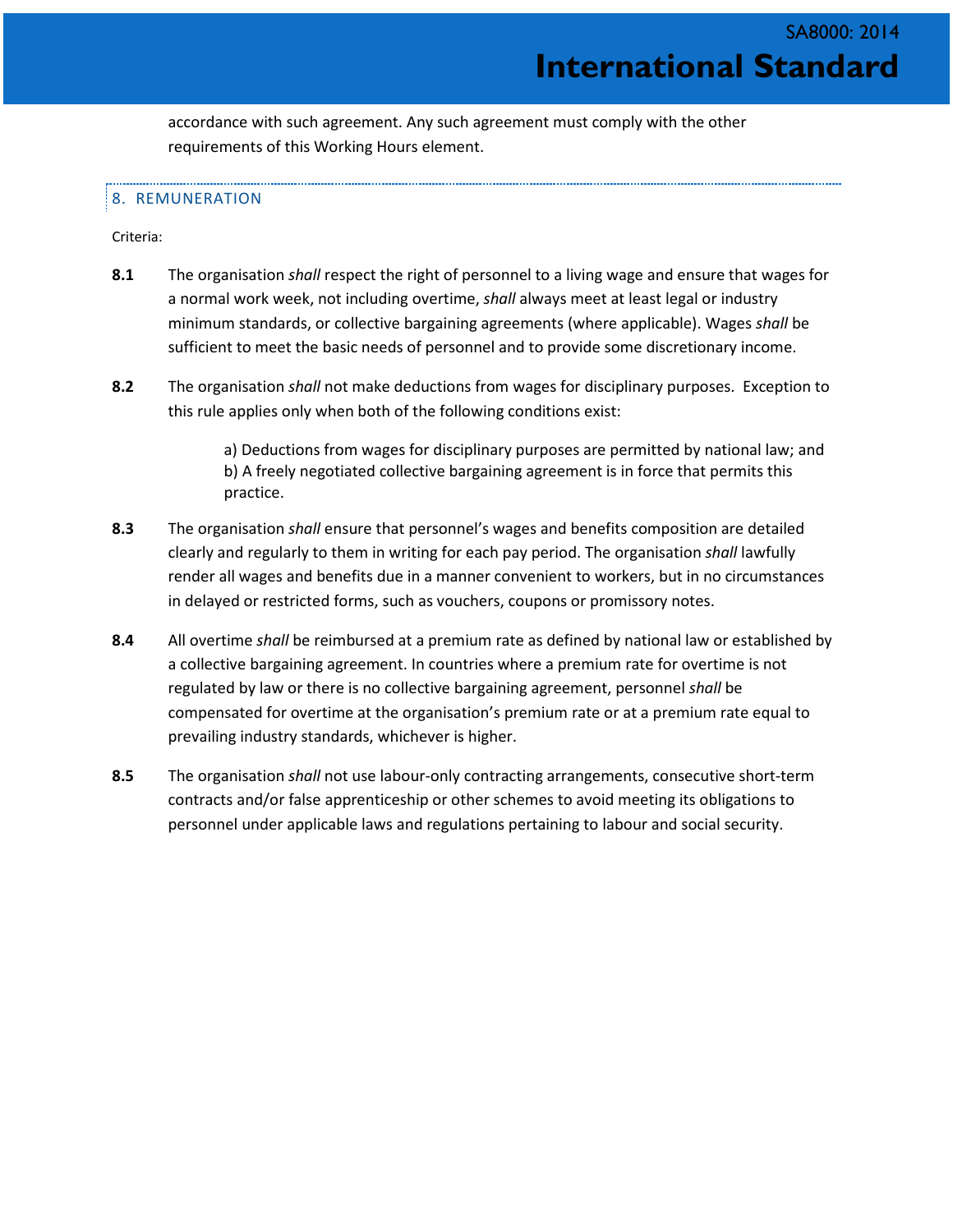#### 9. MANAGEMENT SYSTEM

Criteria:

9.1 Policies, Procedures and Records

- **9.1.1** Senior management *shall* write a policy statement to inform personnel, in all appropriate languages, that it has chosen to comply with SA8000.
- **9.1.2** This policy statement *shall* include the organisation's commitment to conform to all requirements of the SA8000 Standard and to respect the international instruments as listed in the previous section on Normative Elements and Their Interpretation. The statement *shall* also commit the organisation to comply with: national laws, other applicable laws and other requirements to which the organisation subscribes.
- **9.1.3** This policy statement and the SA8000 Standard *shall* be prominently and conspicuously displayed, in appropriate and comprehensible form, in the workplace and in residences and property provided by the organisation, whether it owns, leases or contracts the residences or property from a service provider.
- **9.1.4** The organisation *shall* develop policies and procedures to implement the SA8000 Standard.
- **9.1.5** These policies and procedures *shall* be effectively communicated and made accessible to personnel in all appropriate languages. These communications *shall* also be clearly shared with customers, suppliers, sub-contractors and sub-suppliers.
- **9.1.6** The organisation *shall* maintain appropriate records to demonstrate conformance to and implementation of the SA8000 standard, including the Management System requirements contained in this element. Associated records *shall* be kept and written or oral summaries given to the SA8000 worker representative(s).
- **9.1.7** The organisation *shall* regularly conduct a management review of its policy statement, policies, procedures implementing this Standard and performance results, in order to continually improve.
- **9.1.8** The organisation *shall* make its policy statement publicly available in an effective form and manner to interested parties, upon request.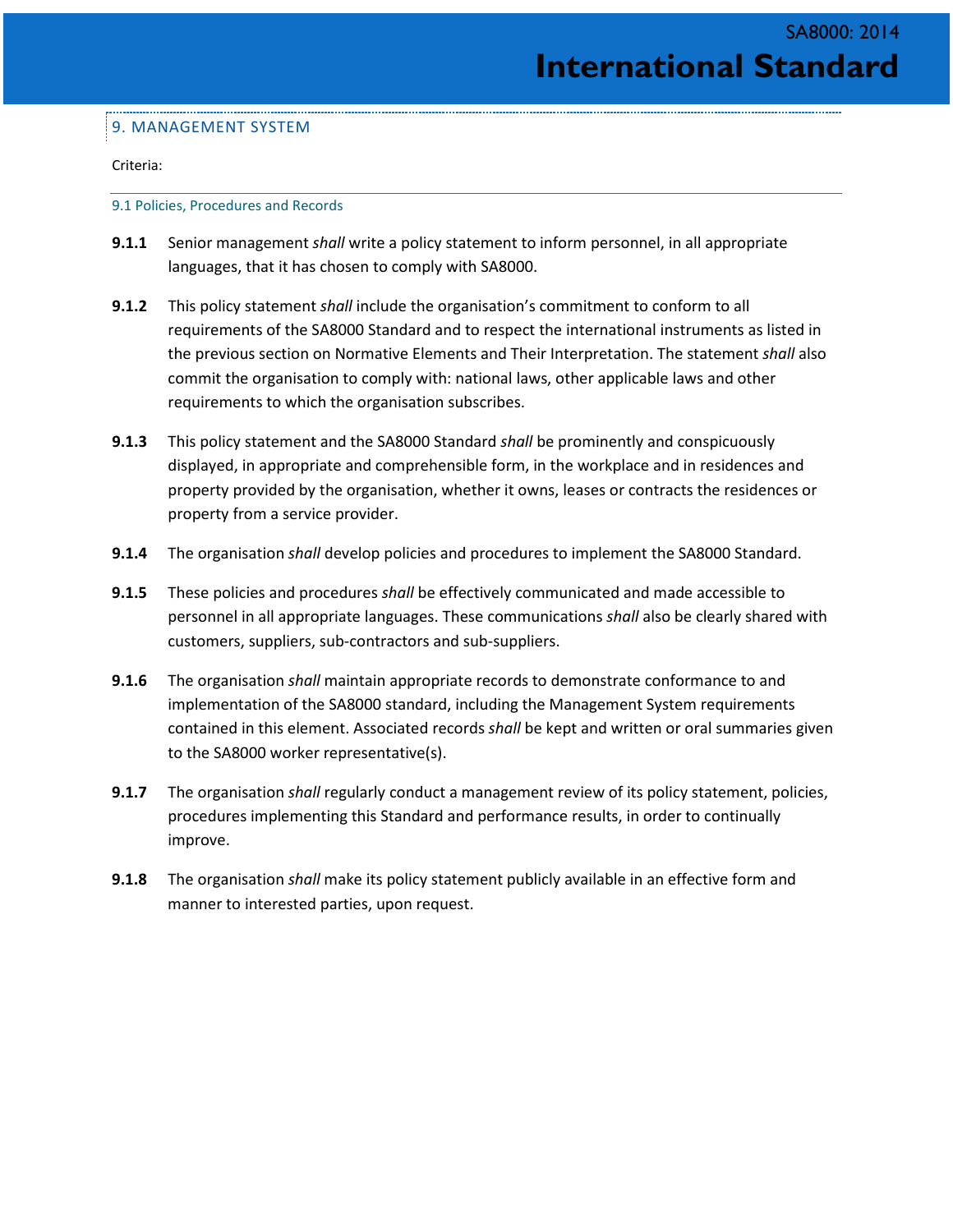#### 9.2 Social Performance Team

**9.2.1** A Social Performance Team (SPT) *shall* be established to implement all elements of SA8000. The Team *shall* include a balanced representation of:

> a) SA8000 worker representative(s); and b) management.

Compliance accountability for the Standard *shall* solely rest with Senior Management.

**9.2.2** In unionised facilities, worker representation on the SPT *shall* be by recognised trade union(s) representative(s), if they choose to serve. In cases where the union(s) does not appoint a representative or the organisation is not unionised, workers *may* freely elect one or more SA8000 worker representative(s) from among themselves for this purpose. In no circumstances *shall* the SA8000 worker representative(s) be seen as a substitute for trade union representation.

#### 9.3 Identification and Assessment of Risks

- **9.3.1** The SPT *shall* conduct periodic written risk assessments to identify and prioritise the areas of actual or potential non-conformance to this Standard. It *shall* also recommend actions to Senior Management that address these risks. Actions to address these risks *shall* be prioritised according to their severity or where a delay in responding would make it impossible to address.
- **9.3.2** The SPT *shall* conduct these assessments based on their recommended data and data collection techniques and in meaningful consultation with interested parties.

#### 9.4 Monitoring

- **9.4.1** The SPT *shall* effectively monitor workplace activities for:
	- a) compliance with this Standard;

b) implementation of actions to effectively address the risks identified by the SPT; and c) for the effectiveness of systems implemented to meet the organisation's policies and the requirements of this Standard.

It *shall* have the authority to collect information from or include interested parties (stakeholders) in its monitoring activities. It *shall* also liaise with other departments to study, define, analyse and/or address any possible non-conformance(s) to the SA8000 Standard.

- **9.4.2** The SPT *shall* also facilitate routine internal audits and produce reports for senior management on the performance and benefits of actions taken to meet the SA8000 Standard, including a record of corrective and preventive actions identified.
- **9.4.3** The SPT *shall* also hold periodic meetings to review progress and identify potential actions to strengthen implementation of the Standard.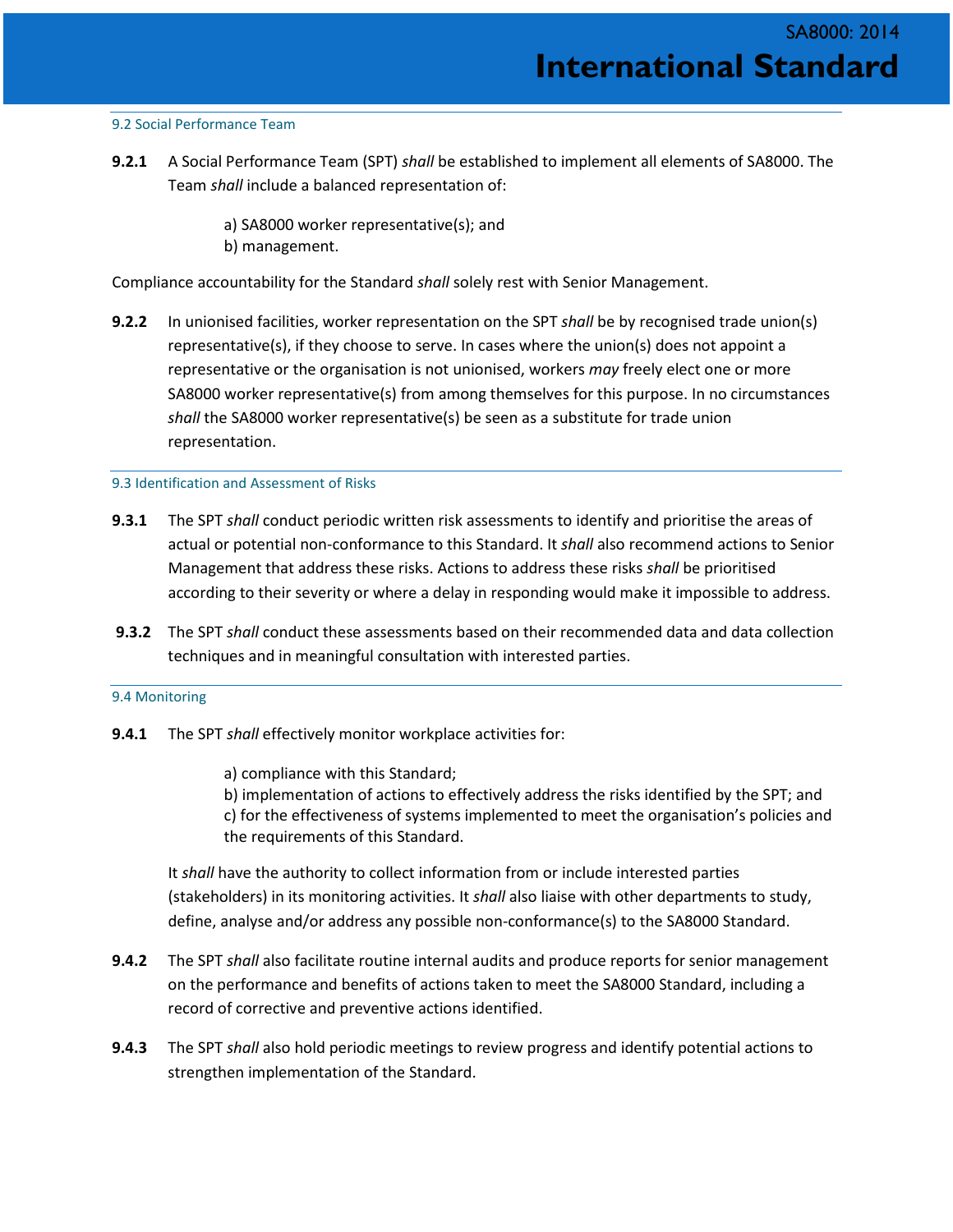#### 9.5 Internal Involvement and Communication

**9.5.1** The organisation *shall* demonstrate that personnel effectively understand the requirements of SA8000, and *shall* regularly communicate the requirements of SA8000 through routine communications.

#### 9.6 Complaint Management and Resolution

- **9.6.1** The organisation *shall* establish a written grievance procedure that is confidential, unbiased, non-retaliatory and accessible and available to personnel and interested parties to make comments, recommendations, reports or complaints concerning the workplace and/or nonconformances to the SA8000 Standard.
- **9.6.2** The organisation *shall* have procedures for investigating, following up on and communicating the outcome of complaints concerning the workplace and/or non-conformances to this Standard or of its implementing policies and procedures. These results *shall* be freely available to all personnel and, upon request, to interested parties.
- **9.6.3** The organisation *shall* not discipline, dismiss or otherwise discriminate against any personnel or interested party for providing information on SA8000 compliance or for making other workplace complaints.

#### 9.7 External Verification and Stakeholder Engagement

- **9.7.1** In the case of announced and unannounced audits for the purpose of certifying its compliance with the requirements of this Standard, the organisation *shall* fully cooperate with external auditors to determine the severity and frequency of any problems that arise in meeting the SA8000 Standard.
- **9.7.2** The organisation *shall* participate in stakeholder engagement in order to attain sustainable compliance with the SA8000 Standard.

#### 9.8 Corrective and Preventive Actions

- **9.8.1** The organisation *shall* formulate policies and procedures for the prompt implementation of corrective and preventive actions and shall provide adequate resources for them. The SPT *shall* ensure that these actions are effectively implemented.
- **9.8.2** The SPT *shall* maintain records, including timelines, that list, at minimum, non-conformances related to SA8000, their root causes, the corrective and preventive actions taken and implementation results.